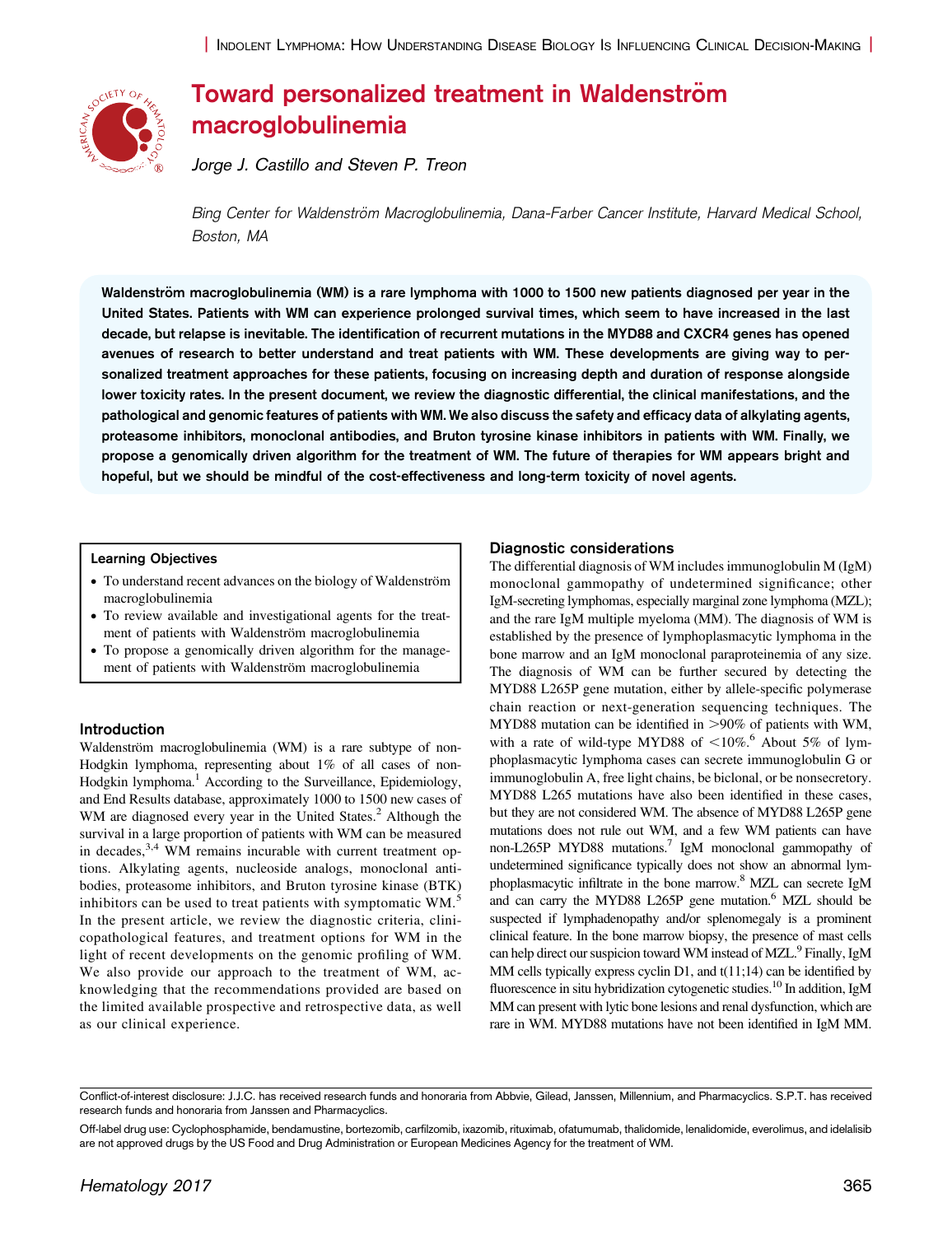#### Table 1. Current criteria for initiation of treatment in patients with WM

Hemoglobin  $\leq$ 10 g/dL on basis of disease Platelet count  $<$ 100 K/ $\mu$ L on basis of disease Constitutional symptoms in setting of disease progression Symptomatic hyperviscosity Moderate/severe peripheral neuropathy Symptomatic extramedullary disease (lymphadenopathy, hepatosplenomegaly, renal involvement, pleural effusions, Bing-Neel syndrome, etc) Symptomatic cryoglobulins, cold agglutinins, amyloidosis

Clinical features and indications for treatment

In about half of the patients, the diagnosis of WM is made incidentally, because patients can be asymptomatic. In asymptomatic patients, watchful waiting is the appropriate course of action. In patients with symptomatic disease, treatment is indicated to improve the patient's quality of life. The most common clinical manifestation of WM is anemia, which can be seen in 75% of patients with symptomatic WM. Anemia can be due to bone marrow replacement by WM, hemolysis, and iron-deficiency anemia.<sup>[11](#page-3-0)</sup> Other common causes of anemia should also be sought and evaluated appropriately. These include iron, cobalamin, or folate deficiency and renal or thyroid dysfunction. Peripheral neuropathy is seen in about 20% of patients with WM. IgM-mediated neuropathy typically is distal, is sensory, and has demyelinating features, although in some cases axonal processes can be associated.<sup>12</sup> Anti–myelin-associated glycoprotein and anti-GM1 antibodies can be identified in about half of patients with demyelinating disease. Other common causes of neuropathy should also be investigated, including diabetes, thyroid dysfunction, amyloidosis, HIV infection, and Lyme disease.<sup>[11](#page-3-0),[12](#page-3-0)</sup> Symptomatic hyperviscosity due to high serum IgM levels affects 15% of patients with WM.<sup>[13](#page-3-0)</sup> Symptomatic hyperviscosity should be suspected in patients with serum IgM >3000 mg/dL. Symptoms include recurrent nosebleeds, headaches, blurred vision, or mentation changes without other potential explanation. Funduscopic examination should be pursued to identify patients with silent hyperviscosity, which can be manifested by engorgement, increased tortuosity or sausaging of retinal vessels, or retinal hemorrhages. In patients with signs and/or symptoms of hyperviscosity, plasmapheresis should be started promptly as a temporary control measure, which should be followed by more definitive therapy. Other less common clinical features of WM include thrombocytopenia, neutropenia, symptomatic lymphadenopathy or splenomegaly, cryoglobulinemia, amyloidosis, or extramedullary involvement.<sup>[11](#page-3-0)</sup> Extramedullary manifestations of WM involvement include renal dysfunction, malignant pleural effusions, and central nervous system involvement.<sup>14-[17](#page-4-0)</sup> In all cases, ruling out other causes for the presenting symptoms is strongly recommended, as well as histological confirmation of WM in extramedullary sites. Current recommendations for initiation of treatment are shown in Table 1. Rarely, WM can transform into the more aggressive diffuse large B-cell lymphoma.[18,19](#page-4-0) In these cases, the approach should mimic the standard diagnostic and treatment algorithm for patients with de novo diffuse large B-cell lymphoma.

### Pathological and genomic features

The underlying malignant process in WM includes clonally related B cells, lymphoplasmacytic cells, and plasma cells. The B-cell compartment expresses bright CD20, CD19, and CD22 and does not express CD5, CD10, and CD23. $8$  The plasma cell compartment express plasma cell markers such as CD38 and CD138. Both B-cell and plasma cell compartments are restricted for the same light chain, and in MYD88 L265P mutated cases, all compartments carry the  $MYD88 L265P$  $MYD88 L265P$  $MYD88 L265P$  gene mutation.<sup>6</sup> A common cytogenetic abnormality associated with WM is del6q, which is observed in up to half of the patients.[20](#page-4-0) However, it does not have a diagnostic or prognostic value. Other less common cytogenetic abnormalities, such as del13q, del11q, and trisomy 4, do not appear to have clinical significance.<sup>2</sup>

The identification of the MYD88 L265P gene mutation in  $>90\%$  of patients has been a major development in WM, because it can have diagnostic, therapeutic, and prognostic implications. $2^{1-25}$  MYD88 is a toll-like receptor, which undergoes homodimerization upon acti-vation. In WM, the mutated MYD88 is constitutively activated.<sup>[26](#page-4-0)</sup> The MYD88 homodimer serves as the base for assembly of the Myddosome, which includes IRAK1/4 and BTK, among others.<sup>[27](#page-4-0)</sup> The activation of IRAK1/4 and BTK can independently generate downstream activation of NF-kB, promoting cell survival and downregulating apoptosis. The MYD88 L265P mutation can be identified by allele-specific polymerase chain reaction techniques with a high sensitivity.<sup>[28](#page-4-0)</sup> Mutations in the CXCR4 gene, similar to the ones congenitally seen in patients with warts, hypogammaglobulinemia, infection, and myelokathexis syndrome, have been detected in 40% of patients with WM.[29](#page-4-0) In WM patients, mutated CXCR4 results in loss of regulatory serines, allowing the g-proteincoupled receptor to remain intact and CXCR4 not to internalize. The fully active CXCR4 signals through g-protein and  $\beta$ -arrestins, resulting in activation of phosphatidylinositol 3-kinase, AKT, mitogenactivated protein kinases, and extracellular signal-regulated kinase 1/2 and providing an alternative pathway for cellular activation and survival.<sup>[27](#page-4-0)</sup> More than 30 CXCR4 mutations have been identified and can be frameshift or nonsense. Given the heterogeneity of CXCR4 mutations, these are best detected by means of Sanger sequencing or next-generation sequencing techniques, which can represent an obstacle to wide clinical use in the community. In addition, a low burden of disease in the marrow can decrease the sensitivity of the test, increasing the rate of false-negative results. Clinically, patients with CXCR4 mutations seem to have lower rates of lymphadenopathy and higher levels of serum IgM. CXCR4 mutations, however, have not been associated with worse survival outcomes.[21](#page-4-0) Other less common mutations have been identified in ARID1A, CD79A/B, and TP53, and their clinical value is under investigation.[27](#page-4-0)

## Treatment options

In the frontline setting, there are prospective studies supporting the use of alkylating agents and proteasome inhibitors, both in combination with rituximab. In a subset analysis of a randomized study with about 20 patients in each arm, the combination of bendamustine and rituximab (benda-R) was associated with longer progression-free survival than standard rituximab, cyclophosphamide, doxorubicin, vincristine, and prednisone.[30](#page-4-0) The overall response rate (ORR) and complete response (CR) rate to benda-R have been reported in a retrospective study at 90% and 20%, respectively.<sup>[31](#page-4-0)</sup> Adverse events are manageable and include cytopenias, rash, nausea, and constipation. The combination of bortezomib, dexamethasone, and rituximab (BDR) or of bortezomib and rituximab has been evaluated in 3 separate single-arm studies involving more than 100 patients with untreated WM.[32-34](#page-4-0) The ORR and CR rate have ranged from 90% to 95% and 5% to 15%, respectively. The median progression-free survival (PFS) time has ranged from 40 to 60 months. The main adverse event is neuropathy, which can be reduced by using weekly dosing and subcutaneous administration of bortezomib. Prospective data also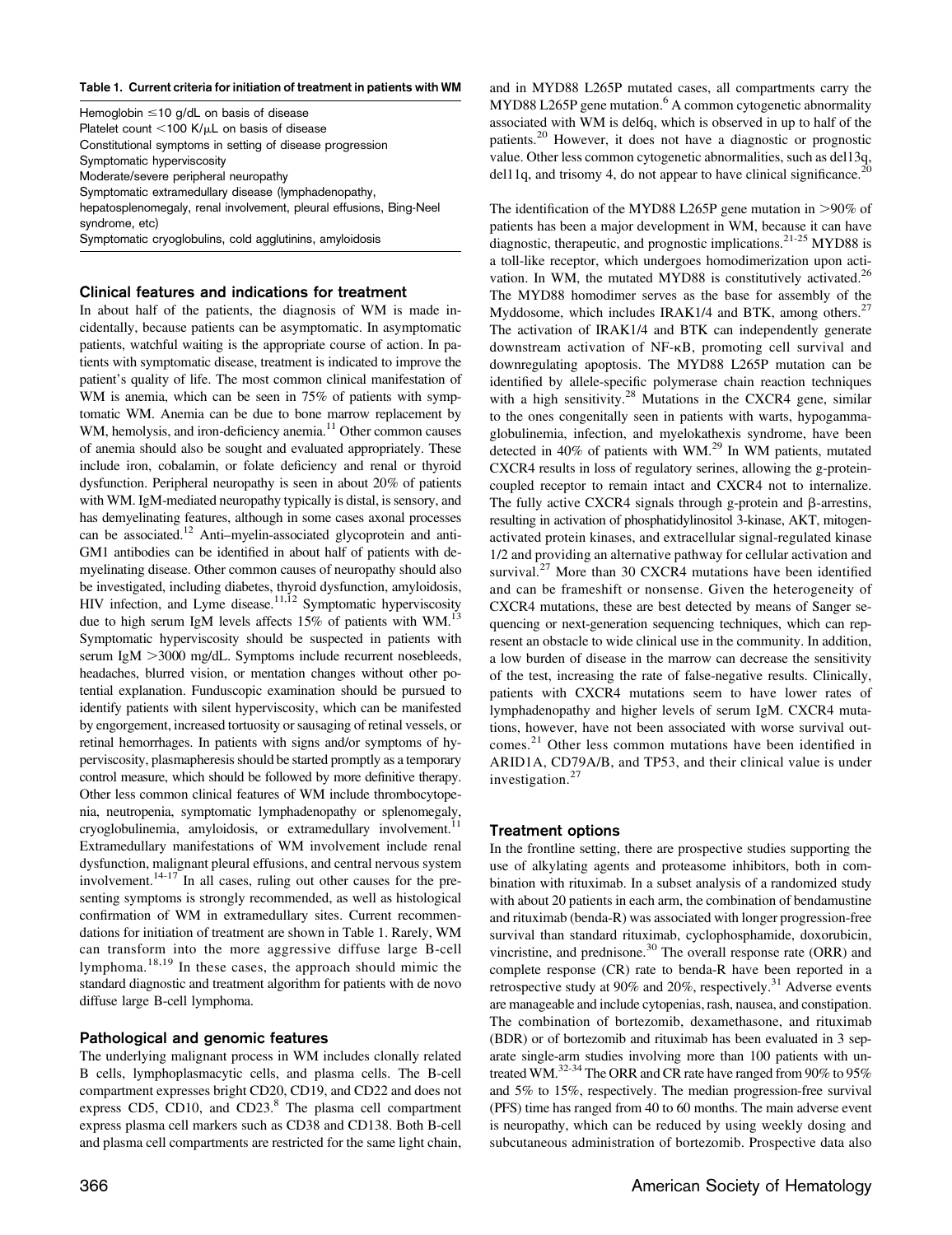exist on the combination of carfilzomib, rituximab, and dexamethasone (CARD) and of cyclophosphamide, dexamethasone, and ritux-imab (CDR).<sup>[35-37](#page-4-0)</sup> CARD was associated with an ORR of 87% and a CR rate of 3% with a median PFS that was not reached at 15 months. Adverse events associated with CARD include hypogammaglobulinemia, hyperglycemia, and hyperlipasemia. CDR induced an ORR of 80% and a CR rate of 7% with a median PFS of 3 years. Adverse events associated with CDR include nausea and cytopenias.

Ibrutinib was approved by the US Food and Drug Administration to treat symptomatic WM patients regardless of previous exposure to therapy.[38](#page-4-0) In Europe, the use of ibrutinib was approved in the relapsed or refractory setting and as a first-line therapy in patients who are not candidates for chemoimmunotherapy. The frontline use of ibrutinib is also endorsed by the current guidelines of the National Comprehensive Cancer Network (NCCN).<sup>[39](#page-4-0)</sup> A single-arm study in previously untreated WM patients has completed accrual (NCT02604511). Two separate single-arm prospective studies including almost 100 patients have reported on the safety and efficacy of ibrutinib in relapsed or refractory  $WM.^{22,40}$  $WM.^{22,40}$  $WM.^{22,40}$  $WM.^{22,40}$  $WM.^{22,40}$  In the study by Treon et al, $2<sup>2</sup>$  ibrutinib was administered as a single agent to 63 patients with symptomatic WM and was associated with an ORR of 91%. Ibrutinib was administered to patients as young as 44 years of age. No CR was observed. The median time to response was 4 weeks. Patients with CXCR4 mutations had a lower ORR at 86% versus 100% in patients without CXCR4 mutations. The rate of major response (at least partial response) was also lower in CXCR4 mutated patients than in CXCR4 wild-type patients (91% and 62%, respectively). The 2-year PFS rate was 69%. CXCR4 mutations did not seem to affect time to response or PFS, but follow-up was short. The study by Dimopoulos et al<sup>[40](#page-4-0)</sup> evaluated ibrutinib in 31 patients with relapsed or refractory WM who were refractory to rituximab. The ORR and major response rates were 90% and 71%, respectively. The ORR in CXCR4 mutated and wild-type patients was 88% and 100%, and the rates of major response were 82% and 71%, respectively. The 18-month PFS was 86%, or 94% and 86% in CXCR4 mutated and wild-type patients, respectively. Adverse events associated with ibrutinib include cytopenias, mucocutaneous bleeding, and atrial fibrillation. Acquired mutations in the BTK gene can promote resistance to ibrutinib in WM patients.<sup>[41](#page-4-0)</sup> Based on these studies, ibrutinib should be taken indefinitely until disease progression or unacceptable toxicity.

Any of the frontline options can be used in patients with relapsed disease. In some scenarios, the same treatment can be repeated in cases in which a PFS longer than 2 years was achieved the first time around. Other treatment options in relapsed or refractory WM patients include the nucleoside analogs fludarabine and cladribine,  $42-45$ the immunomodulators thalidomide and lenalidomide,  $46,47$  $46,47$  $46,47$  and the mammalian target of rapamycin inhibitor everolimus.<sup>[48-50](#page-4-0)</sup> However, the benefit/toxicity ratio is less favorable with these agents. Ofatumumab can be used in the occasional WM patient who develops rituximab intolerance.[51](#page-4-0),[52](#page-5-0) A prospective study evaluating the phosphatidylinositol 3-kinase inhibitor idelalisib in relapsed or re-fractory WM patients was stopped early due to severe liver toxicity.<sup>[53](#page-5-0)</sup>

Several prospective studies, some of them including WM patients, support an improvement in PFS with maintenance rituximab in pa-tients with low-grade lymphomas.<sup>[54-57](#page-5-0)</sup> A retrospective study evaluated the value of rituximab maintenance in WM patients after rituximab-containing regimens.<sup>[58](#page-5-0)</sup> The maintenance rituximab group had a longer



Figure 1. Suggested genomic-driven treatment algorithm in patients with WM. \*In patients with hyperviscosity, plasmapheresis should be instituted urgently. Single-agent rituximab can be considered in patients with a low burden of disease. Rituximab can induce a temporary but potentially significant IgM flare. \*\*Maintenance therapy can be considered in patients who have responded to chemoimmunotherapy. MUT, mutated; WT, wild type.

median PFS than the patients who were placed on observation. Therefore, maintenance rituximab can be considered in selected cases, as supported by NCCN guidelines. We do not favor maintenance rituximab in patients who have not responded to chemoimmunotherapy, in patients with severe hypogammaglobulinemia, or in patients with rituximab intolerance. Randomized studies of maintenance rituximab versus observation in WM patients are ongoing (NCT00877214 and NCT01461928). The role of hematopoietic stem cell transplantation (SCT) has yet to be defined. Most data on the use of autologous SCT in WM derive from retrospective, registry-based studies without a comparator group.[59,60](#page-5-0) Autologous SCT can be considered in younger patients who have been treated with multiple lines of therapy or those patients with primary refractory disease who have been previously exposed to BTK inhibitors. Allogeneic SCT has been associated with some efficacy, although with a high rate of nonrelapse mortality, and should be evaluated properly in the setting of well-designed clinical trials.[61](#page-5-0) A consensus position on the role of SCT in WM is being discussed.

There are myriad novel agents undergoing clinical development in WM. The oral proteasome inhibitors ixazomib and oprozomib, <sup>[62](#page-5-0),[63](#page-5-0)</sup> the second-generation BTK inhibitors acalabrutinib and BGB-3111 (NCT02180724 and NCT03053440), the BCL2 inhibitor venetoclax (NCT02677324), the anti-CD38 monoclonal antibody daratumumab, and the anti-CXCR4 monoclonal antibody ulocuplumab are selected examples of upcoming potentially practice-changing interventions.

#### Genomically driven approach to treatment in WM

There are several treatment options for patients with symptomatic WM, and treatment selection can be daunting. Patients' clinical and genomic features, preferences, and comorbidities, as well as the efficacy and toxicity profile of the regimen to be used, can guide the treatment. Therefore, the treatment of WM patients is highly personalized. See Figure 1 for a proposed algorithm.

For patients with symptomatic hyperviscosity, cryoglobulinemia, cold agglutinemia, and in some cases of neuropathy, plasmapheresis should be initiated promptly for a fast serum IgM reduction, but only to be followed by more definitive therapy.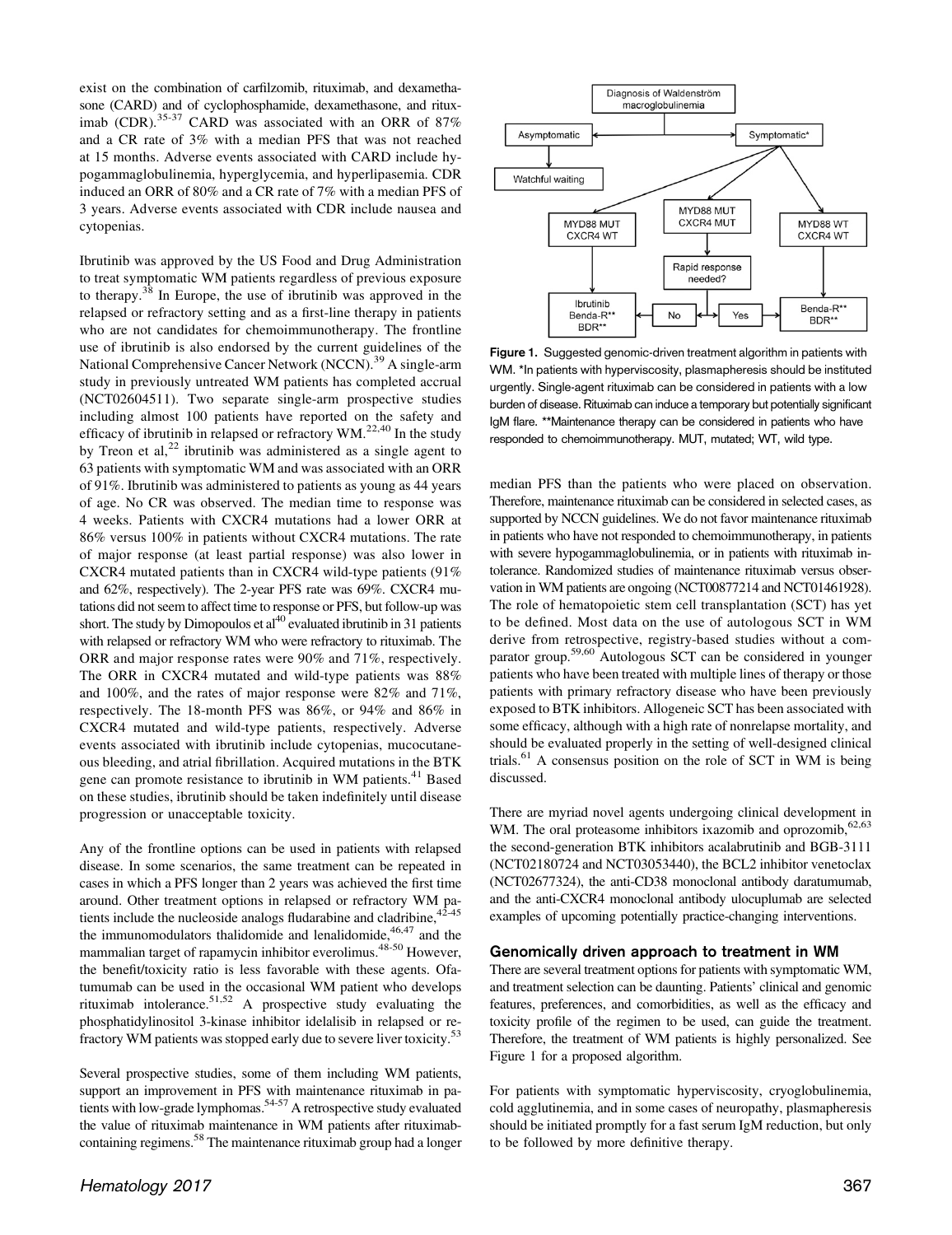<span id="page-3-0"></span>Nearly all patients with WM seen at our center undergo MYD88 and CXCR4 genotyping. Patients can then be divided into 3 genomic groups: the MYD88-only group, the double-mutated (MYD88 and CXCR4) group, and the wild-type MYD88 group. This classification of patients has been shown to be prognostic, because wild-type MYD88 WM patients (5% to 10% of all cases) tend to have worse overall survival and PFS, as well as more superficial and shorter responses to ibrutinib, than patients in the other 2 groups.<sup>21,[22,40](#page-4-0)</sup> At this time, we are recommending that all patients with WM have their MYD88 mutational status tested, if possible. We do not recommend, however, routine CXCR4 mutational testing.

For the treatment of MYD88-only WM patients, ibrutinib is our drug of choice, if available, as long as there are no contraindications and it matches the patient's preference. Although there are no comparative studies, the response rate to single-agent ibrutinib  $(\sim 90\%)$  is similar to that of benda-R, BDR, and CDR with the convenience of oral administration and a manageable adverse event profile. The use of ibrutinib in the frontline and relapsed settings is supported by current NCCN guidelines. In patients in whom ibrutinib is not an ideal option, we use BDR or benda-R. We tend to recommend BDR for patients younger than 65 years to avoid the small risk of secondary leukemia associated with chemotherapy. In patients older than 65 years or in patients in whom neuropathy is of concern, we recommend benda-R. In older patients, we sometimes recommend lower doses of bendamustine and, in some cases, 4 instead of 6 cycles of induction. There are emerging data supporting that lower doses or fewer cycles of bendamustine have not been associated with lower response rates in WM patients. $31$  In patients responding to rituximabcontaining regimens, we consider maintenance therapy if there is no evidence of symptomatic hypogammaglobulinemia, recurrent respiratory infections, or rituximab intolerance. Patients who received BDR can continue with BDR as maintenance if toxicity is not an issue. Patients who received benda-R can continue with maintenance rituximab as a single agent, if indicated.

CXCR4 mutations are not a contraindication for ibrutinib therapy. For double-mutant WM patients, ibrutinib remains our drug of choice, if available. However, we should take into consideration that the response to ibrutinib could be delayed in these patients. Therefore, if immediate response is needed, then BDR and benda-R are better options, with the same considerations as in MYD88-only patients. No data to date support that CXCR4 mutational status affects response to BDR or benda-R. CXCR4 mutations were associated with a longer time to response in 20 patients receiving an ixazomib-containing regimen.<sup>[62](#page-5-0)</sup>

For MYD88 wild-type WM patients, BDR or benda-R is our treatment of choice. Ibrutinib is not the preferred option given the low rates of deep response, as well a shorter duration of response.<sup>[22](#page-4-0),[40](#page-4-0)</sup> In our practice, we evaluate for the presence of rare non-L265P MYD88 mutations using gene sequencing, because patients who carry these non-L265P mutations can respond to ibrutinib.<sup>7</sup>

# Conclusion

WM is a rare and incurable disease. However, with an increased understanding of the underlying biology of WM, a genomically driven approach to therapy can be delineated. Although recurrent mutations in MYD88 and CXCR4 genes shape the landscape of WM, multiple other mutations have been identified, which represents not only a challenge but also an opportunity to develop personalized therapeutic strategies. In addition, with novel agents under clinical

development, deeper and longer responses with lower toxicity rates are expected. We should be mindful, however, of the increasing cost of novel medications, as well as potential long-term safety issues. We remain hopeful that future cost-effective treatments will translate into further improvements in survival and quality of life for patients with WM.

## Correspondence

Jorge J. Castillo, 450 Brookline Ave, Mayer 221, Boston, MA 02215; e-mail: [jorgej\\_castillo@dfci.harvard.edu.](mailto:jorgej_castillo@dfci.harvard.edu)

#### References

- 1. Swerdlow SH, Berger F, Pileri SA, Harris NL, Jaffe ES, Stein H. Lymphoplasmacytic lymphoma. In: Swerdlow SH, Campo E, Harris NL, et al, eds. WHO Classification of Tumours of Haematopoietic and Lymphoid Tissues. Lyon, France: IARC; 2008:194-195.
- 2. Sekhar J, Sanfilippo K, Zhang Q, Trinkaus K, Vij R, Morgensztern D. Waldenström macroglobulinemia: a Surveillance, Epidemiology, and End Results database review from 1988 to 2005. Leuk Lymphoma. 2012; 53(8):1625-1626.
- 3. Castillo JJ, Olszewski AJ, Cronin AM, Hunter ZR, Treon SP. Survival trends in Waldenström macroglobulinemia: an analysis of the Surveillance, Epidemiology and End Results database. Blood. 2014;123(25): 3999-4000.
- 4. Castillo JJ, Olszewski AJ, Kanan S, Meid K, Hunter ZR, Treon SP. Overall survival and competing risks of death in patients with Waldenström macroglobulinaemia: an analysis of the Surveillance, Epidemiology and End Results database. Br J Haematol. 2015;169(1):81-89.
- 5. Treon SP. How I treat Waldenström macroglobulinemia. *Blood.* 2015; 126(6):721-732.
- 6. Treon SP, Xu L, Yang G, et al. MYD88 L265P somatic mutation in Waldenström's macroglobulinemia. N Engl J Med. 2012;367(9): 826-833.
- 7. Treon SP, Xu L, Hunter Z. MYD88 mutations and response to ibrutinib in Waldenström's macroglobulinemia. N Engl J Med. 2015;373(6): 584-586.
- 8. Owen RG, Treon SP, Al-Katib A, et al. Clinicopathological definition of Waldenstrom's macroglobulinemia: consensus panel recommendations from the Second International Workshop on Waldenstrom's Macroglobulinemia. Semin Oncol. 2003;30(2):110-115.
- 9. San Miguel JF, Vidriales MB, Ocio E, et al. Immunophenotypic analysis of Waldenstrom's macroglobulinemia. Semin Oncol. 2003;30(2): 187-195.
- 10. Castillo JJ, Jurczyszyn A, Brozova L, et al. IgM myeloma: a multicenter retrospective study of 134 patients. Am J Hematol. 2017;92(8):746-751.
- 11. Castillo JJ, Garcia-Sanz R, Hatjiharissi E, et al. Recommendations for the diagnosis and initial evaluation of patients with Waldenström macroglobulinaemia: a task force from the 8th International Workshop on Waldenström Macroglobulinaemia. Br J Haematol. 2016;175(1):77-86.
- 12. D'Sa S, Kersten MJ, Castillo JJ, et al. Investigation and management of IgM and Waldenström-associated peripheral neuropathies: recommendations from the IWWM-8 consensus panel. Br J Haematol. 2017; 176(5):728-742.
- 13. Gustine JN, Meid K, Dubeau T, et al. Serum IgM level as predictor of symptomatic hyperviscosity in patients with Waldenström macroglobulinaemia. Br J Haematol. 2017;177(5):717-725.
- 14. Castillo JJ, D'Sa S, Lunn MP, et al. Central nervous system involvement by Waldenström macroglobulinaemia (Bing-Neel syndrome): a multiinstitutional retrospective study. Br J Haematol. 2016;172(5):709-715.
- 15. Gustine JN, Meid K, Hunter ZR, Xu L, Treon SP, Castillo JJ. MYD88 mutations can be used to identify malignant pleural effusions in Waldenström macroglobulinaemia [published online ahead of print 17 October 2016]. Br J Haematol.
- 16. Vos JM, Gustine J, Rennke HG, et al. Renal disease related to Waldenström macroglobulinaemia: incidence, pathology and clinical outcomes. Br J Haematol. 2016;175(4):623-630.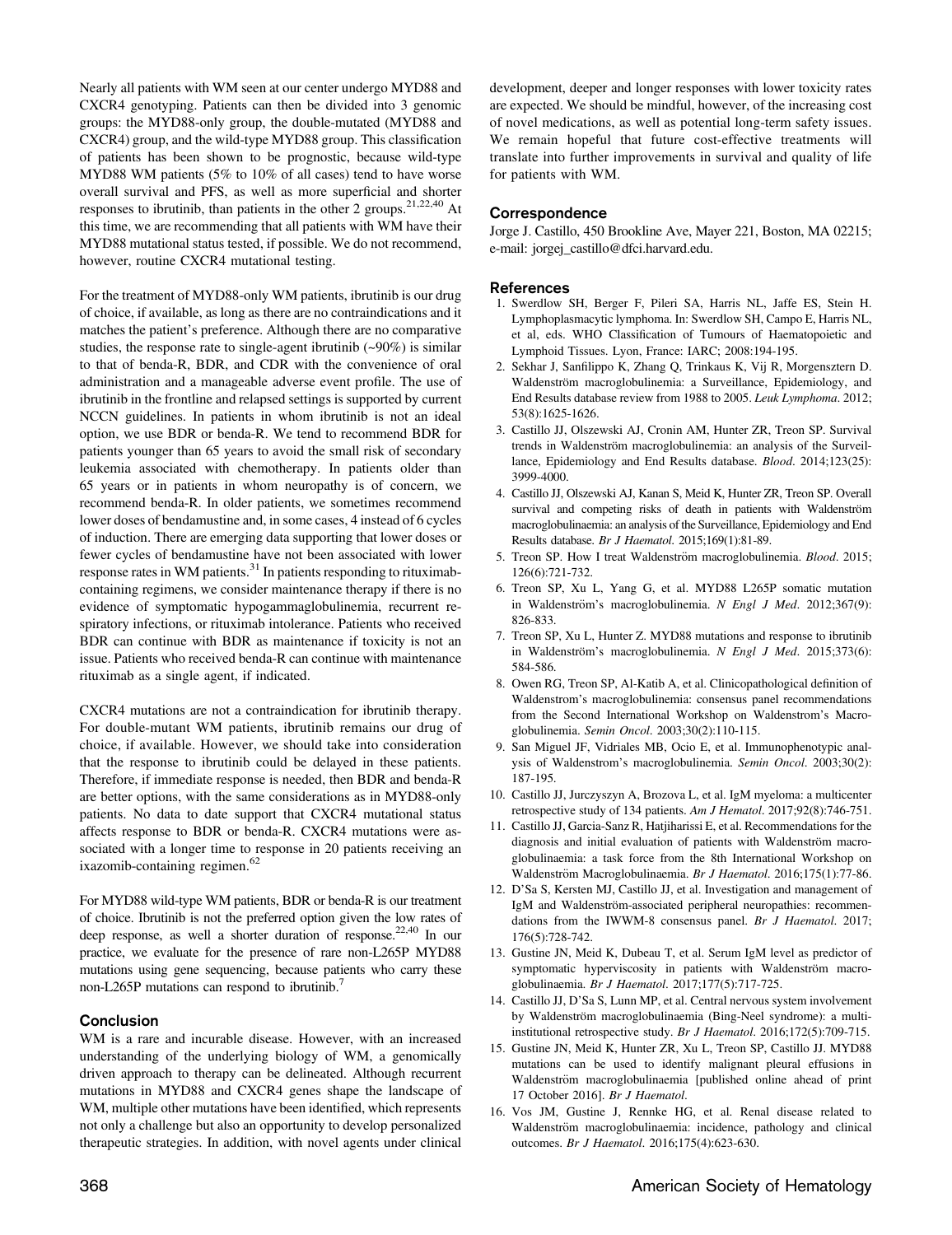- <span id="page-4-0"></span>17. Simon L, Fitsiori A, Lemal R, et al. Bing-Neel syndrome, a rare complication of Waldenström macroglobulinemia: analysis of 44 cases and review of the literature. A study on behalf of the French Innovative Leukemia Organization (FILO). Haematologica. 2015;100(12):1587-1594.
- 18. Castillo JJ, Gustine J, Meid K, Dubeau T, Hunter ZR, Treon SP. Histological transformation to diffuse large B-cell lymphoma in patients with Waldenström macroglobulinemia. Am J Hematol. 2016;91(10): 1032-1035.
- 19. Lin P, Mansoor A, Bueso-Ramos C, Hao S, Lai R, Medeiros LJ. Diffuse large B-cell lymphoma occurring in patients with lymphoplasmacytic lymphoma/Waldenström macroglobulinemia. Clinicopathologic features of 12 cases. Am J Clin Pathol. 2003;120(2):246-253.
- 20. Nguyen-Khac F, Lambert J, Chapiro E, et al; Groupe Français d'Etude de la Leucémie Lymphoïde Chronique et Maladie de Waldenström (GFCLL/ MW); Groupe Ouest-Est d'étude des Leucémie Aiguës et Autres Maladies du Sang (GOELAMS); Groupe d'Etude des Lymphomes de l'Adulte (GELA). Chromosomal aberrations and their prognostic value in a series of 174 untreated patients with Waldenström's macroglobulinemia. Haematologica. 2013;98(4):649-654.
- 21. Treon SP, Cao Y, Xu L, Yang G, Liu X, Hunter ZR. Somatic mutations in MYD88 and CXCR4 are determinants of clinical presentation and overall survival in Waldenstrom macroglobulinemia. Blood. 2014;123(18): 2791-2796.
- 22. Treon SP, Tripsas CK, Meid K, et al. Ibrutinib in previously treated Waldenström's macroglobulinemia. N Engl J Med. 2015;372(15): 1430-1440.
- 23. Jiménez C, Sebastián E, Chillón MC, et al. MYD88 L265P is a marker highly characteristic of, but not restricted to, Waldenström's macroglobulinemia. Leukemia. 2013;27(8):1722-1728.
- 24. Mori N, Ohwashi M, Yoshinaga K, et al. L265P mutation of the MYD88 gene is frequent in Waldenström's macroglobulinemia and its absence in myeloma. PLoS One. 2013;8(11):e80088.
- 25. Poulain S, Roumier C, Decambron A, et al. MYD88 L265P mutation in Waldenstrom macroglobulinemia. Blood. 2013;121(22):4504-4511.
- 26. Yang G, Zhou Y, Liu X, et al. A mutation in MYD88 (L265P) supports the survival of lymphoplasmacytic cells by activation of Bruton tyrosine kinase in Waldenström macroglobulinemia. Blood. 2013;122(7): 1222-1232.
- 27. Hunter ZR, Yang G, Xu L, Liu X, Castillo JJ, Treon SP. Genomics, signaling, and treatment of Waldenström macroglobulinemia. J Clin Oncol. 2017;35(9):994-1001. [doi:10.1200/JCO.2016.71.0814.](http://ascopubs.org/doi/abs/10.1200/JCO.2016.71.0814?url_ver=Z39.88-2003&rfr_id=ori%3Arid%3Acrossref.org&rfr_dat=cr_pub%3Dpubmed&)
- 28. Xu L, Hunter ZR, Yang G, et al. MYD88 L265P in Waldenström macroglobulinemia, immunoglobulin M monoclonal gammopathy, and other B-cell lymphoproliferative disorders using conventional and quantitative allele-specific polymerase chain reaction. Blood. 2013; 121(11):2051-2058.
- 29. Hunter ZR, Xu L, Yang G, et al. The genomic landscape of Waldenstrom macroglobulinemia is characterized by highly recurring MYD88 and WHIM-like CXCR4 mutations, and small somatic deletions associated with B-cell lymphomagenesis. Blood. 2014;123(11):1637-1646.
- 30. Rummel MJ, Niederle N, Maschmeyer G, et al; Study group indolent Lymphomas (StiL). Bendamustine plus rituximab versus CHOP plus rituximab as first-line treatment for patients with indolent and mantlecell lymphomas: an open-label, multicentre, randomised, phase 3 noninferiority trial. Lancet. 2013;381(9873):1203-1210.
- 31. Castillo JJ, Gustine J, Meid K, Dubeau T, Ghobrial IM, Treon SP. Lower doses of bendamustine are not associated with lower response rates in previously untreated patients with Waldenström macroglobulinemia [abstract]. Blood. 2016;128(22):2969.
- 32. Dimopoulos MA, García-Sanz R, Gavriatopoulou M, et al. Primary therapy of Waldenstrom macroglobulinemia (WM) with weekly bortezomib, low-dose dexamethasone, and rituximab (BDR): long-term results of a phase 2 study of the European Myeloma Network (EMN). Blood. 2013;122(19): 3276-3282.
- 33. Ghobrial IM, Xie W, Padmanabhan S, et al. Phase II trial of weekly bortezomib in combination with rituximab in untreated patients with Waldenström macroglobulinemia. Am J Hematol. 2010;85(9):670-674.
- 34. Treon SP, Ioakimidis L, Soumerai JD, et al. Primary therapy of Waldenström macroglobulinemia with bortezomib, dexamethasone, and rituximab: WMCTG clinical trial 05-180. J Clin Oncol. 2009;27(23): 3830-3835.
- 35. Dimopoulos MA, Anagnostopoulos A, Kyrtsonis MC, et al. Primary treatment of Waldenström macroglobulinemia with dexamethasone, rituximab, and cyclophosphamide. J Clin Oncol. 2007;25(22): 3344-3349.
- 36. Kastritis E, Gavriatopoulou M, Kyrtsonis MC, et al. Dexamethasone, rituximab, and cyclophosphamide as primary treatment of Waldenström macroglobulinemia: final analysis of a phase 2 study. Blood. 2015; 126(11):1392-1394.
- 37. Treon SP, Tripsas CK, Meid K, et al. Carfilzomib, rituximab, and dexamethasone (CaRD) treatment offers a neuropathy-sparing approach for treating Waldenström's macroglobulinemia. Blood. 2014;124(4): 503-510.
- 38. FDA News Release. FDA expands approved use of Imbruvica for rare form of non-Hodgkin lymphoma. Available at: [http://www.fda.gov/](http://www.fda.gov/newsevents/newsroom/pressannouncements/ucm432123.htm) [newsevents/newsroom/pressannouncements/ucm432123.htm.](http://www.fda.gov/newsevents/newsroom/pressannouncements/ucm432123.htm) Accessed 24 May 2017.
- 39. NCCN Clinical Practice Guidelines in Oncology. (NCCN Guidelines®). Waldenström's macroglobulinemia / lymphoplasmacytic lymphoma. Available at: [http://www.nccn.org/professionals/physician\\_gls/pdf/waldenstroms.](http://www.nccn.org/professionals/physician_gls/pdf/waldenstroms.pdf) [pdf](http://www.nccn.org/professionals/physician_gls/pdf/waldenstroms.pdf). Accessed 24 May 2017.
- 40. Dimopoulos MA, Trotman J, Tedeschi A, et al; iNNOVATE Study Group and the European Consortium for Waldenström's Macroglobulinemia. Ibrutinib for patients with rituximab-refractory Waldenström's macroglobulinaemia (iNNOVATE): an open-label substudy of an international, multicentre, phase 3 trial. Lancet Oncol. 2017;18(2):241-250.
- 41. Xu L, Tsakmaklis N, Yang G, et al. Acquired mutations associated with ibrutinib resistance in Waldenström macroglobulinemia. Blood. 2017; 129(18):2519-2525.
- 42. Leblond V, Johnson S, Chevret S, et al. Results of a randomized trial of chlorambucil versus fludarabine for patients with untreated Waldenström macroglobulinemia, marginal zone lymphoma, or lymphoplasmacytic lymphoma. J Clin Oncol. 2013;31(3):301-307.
- 43. Tedeschi A, Benevolo G, Varettoni M, et al. Fludarabine plus cyclophosphamide and rituximab in Waldenstrom macroglobulinemia: an effective but myelosuppressive regimen to be offered to patients with advanced disease. Cancer. 2012;118(2):434-443.
- 44. Treon SP, Branagan AR, Ioakimidis L, et al. Long-term outcomes to fludarabine and rituximab in Waldenström macroglobulinemia. Blood. 2009;113(16):3673-3678.
- 45. Laszlo D, Andreola G, Rigacci L, et al. Rituximab and subcutaneous 2-chloro-2'-deoxyadenosine combination treatment for patients with Waldenstrom macroglobulinemia: clinical and biologic results of a phase II multicenter study. J Clin Oncol. 2010;28(13):2233-2238.
- 46. Treon SP, Soumerai JD, Branagan AR, et al. Thalidomide and rituximab in Waldenstrom macroglobulinemia. Blood. 2008;112(12):4452-4457.
- 47. Fouquet G, Guidez S, Petillon MO, et al. Lenalidomide is safe and active in Waldenström macroglobulinemia. Am J Hematol. 2015;90(11): 1055-1059.
- 48. Ghobrial IM, Gertz M, Laplant B, et al. Phase II trial of the oral mammalian target of rapamycin inhibitor everolimus in relapsed or refractory Waldenstrom macroglobulinemia. J Clin Oncol. 2010;28(8): 1408-1414.
- 49. Ghobrial IM, Witzig TE, Gertz M, et al. Long-term results of the phase II trial of the oral mTOR inhibitor everolimus (RAD001) in relapsed or refractory Waldenstrom macroglobulinemia. Am J Hematol. 2014;89(3): 237-242.
- 50. Treon SP, Meid K, Tripsas C, et al. Prospective, multicenter clinical trial of everolimus as primary therapy in Waldenstrom macroglobulinemia (WMCTG 09-214). Clin Cancer Res. 2017;23(10):2400-2404.
- 51. Castillo JJ, Kanan S, Meid K, Manning R, Hunter ZR, Treon SP. Rituximab intolerance in patients with Waldenström macroglobulinaemia. Br J Haematol. 2016;174(4):645-648.